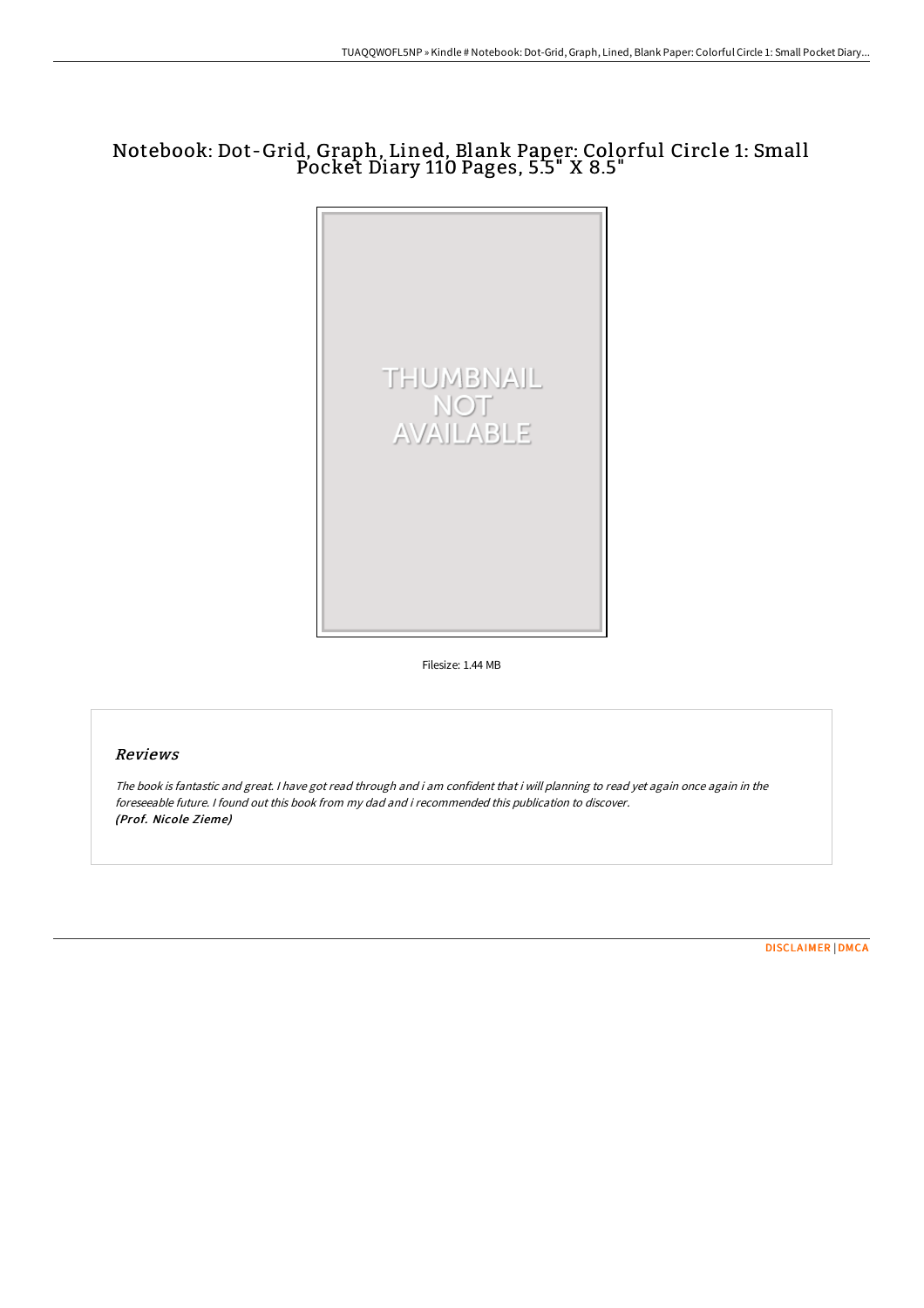NOTEBOOK: DOT-GRID, GRAPH, LINED, BLANK PAPER: COLORFUL CIRCLE 1: SMALL POCKET DIARY 110 PAGES, 5.5" X 8.5"



Createspace Independent Publishing Platform, 2018. PAP. Condition: New. New Book. Shipped from US within 10 to 14 business days. THIS BOOK IS PRINTED ON DEMAND. Established seller since 2000.

 $\mathbf{r}$ Read [Notebook:](http://albedo.media/notebook-dot-grid-graph-lined-blank-paper-colorf.html) Dot-Grid, Graph, Lined, Blank Paper: Colorful Circle 1: Small Pocket Diary 110 Pages, 5.5" X 8.5" Online

<sup>a</sup> Download PDF [Notebook:](http://albedo.media/notebook-dot-grid-graph-lined-blank-paper-colorf.html) Dot-Grid, Graph, Lined, Blank Paper: Colorful Circle 1: Small Pocket Diary 110 Pages, 5.5" X 8.5"